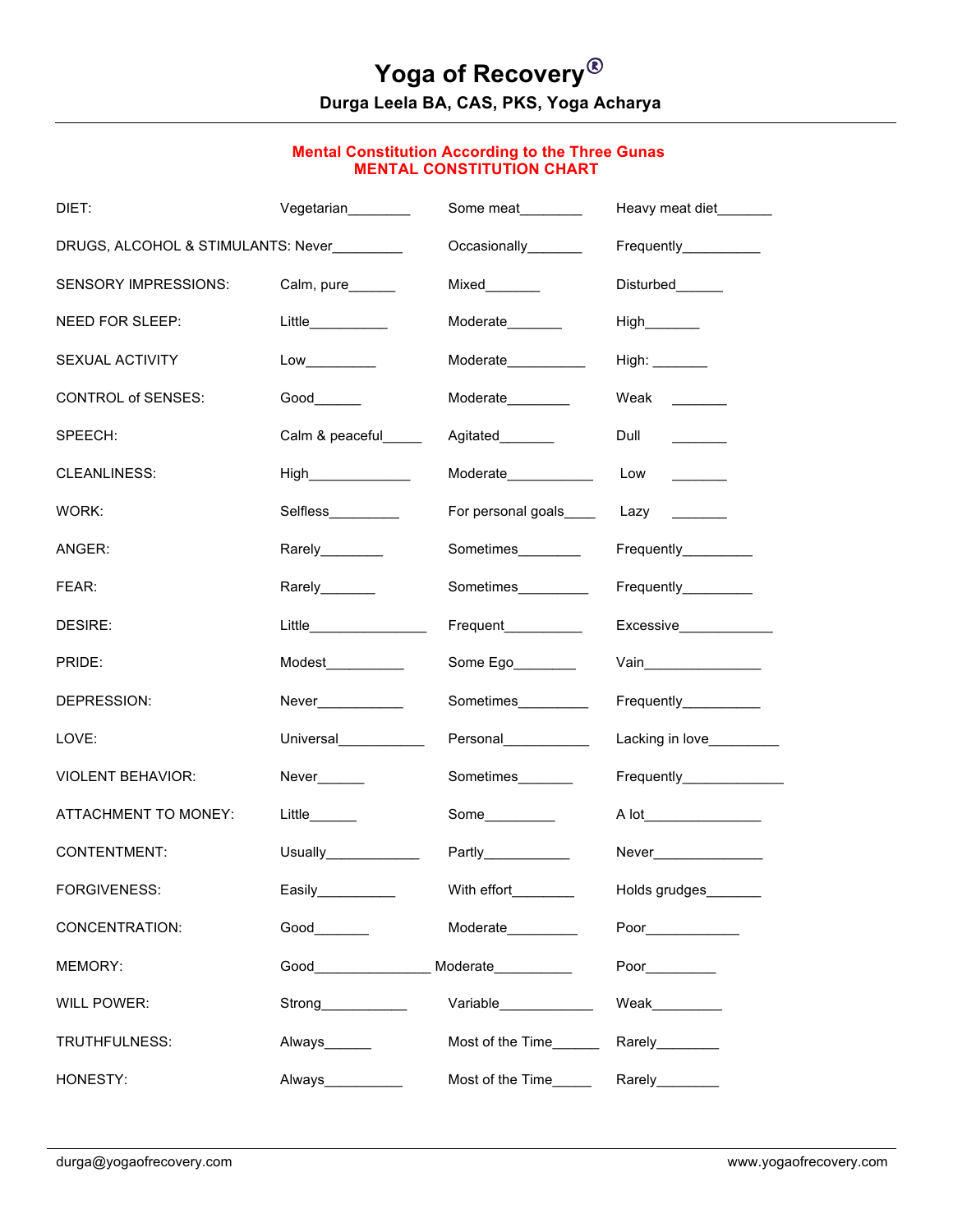| PEACE OF MIND:         | Generally                                                                                                                                                                                                                           | Partly_______________             | Rarely___________ |
|------------------------|-------------------------------------------------------------------------------------------------------------------------------------------------------------------------------------------------------------------------------------|-----------------------------------|-------------------|
| CREATIVITY:            | High____________                                                                                                                                                                                                                    | Moderate 1997                     | $Low \_\_$        |
| SPIRITUAL STUDY:       | Daily________                                                                                                                                                                                                                       | Occasionally________              | Never__________   |
| <b>MANTRA, PRAYER:</b> | Daily________                                                                                                                                                                                                                       | Occasionally________              | Never__________   |
| <b>MEDITATION:</b>     | Daily_____________                                                                                                                                                                                                                  | Occasionally________              | Never __________  |
| SERVICE:               | Much                                                                                                                                                                                                                                | Some                              | None__________    |
| Total:                 | <b>Sattva</b> and the same of the same of the same of the same of the same of the same of the same of the same of the same of the same of the same of the same of the same of the same of the same of the same of the same of the s | <b>Rajas</b> and the <b>Rajas</b> | Tamas             |

#### **Exercises in Consciousness**

The following are some simple exercises in consciousness to help you understand the different levels of your mind and how they are working to make your life more creative and aware or more constricted and asleep.

### **Taking an Inventory of Your Consciousness**

Examine the weight of your life experience: the substances and energies you have taken into yourself through your habitual actions and expressions. Look at the quality of your food, impressions, and associations, the emotions you have most frequently, the thoughts and beliefs that motivate you. See what you hold most dear, what abides most deeply in your heart, **what you most give your attention to**. On one side, place all your negative life activities – negative emotions (**anger, lust, fear, ambition, violence**), pursuit of pleasure, desire and selfishness. On the other side, place all your **positive life activities – meditation, prayer, spiritual study, good works, social services** and so on. Note the balance. Your **consciousness is the storehouse of all this experience**. Its nature depends upon the predominance of your mental activity, particularly at a heart level.

Another way to do this is to examine your spontaneous and automatic reactions, to see what your programming is. Note your immediate reactions to situations, particularly those in which you are taken off guard, or are in some way threatened. Note also your consciousness during habitual states like sleeping, eating, entertainment and other mechanical activities, when you are not engaged in any specific mental activity. This underlying inertia of the mind is your consciousness (Chitta).

#### **Examining your Intelligence**

See where you sense of discrimination is most developed, whether it is food, movies, sex, sports, scientific information, politics, art, philosophy, or spiritual knowledge. See where your intelligence has its greatest refinement, clarity and depth. See if you have cultivated an outer sense of discrimination, developing opinions about people or situations, or an inner sense, learning to discern the inner truth or reality of things. Note where your sense of discrimination naturally goes, what you are most commonly calculating. Note where you most exercise your sense of choice, value and judgment. Through this process you can understand the nature of your intelligence and how it is likely to develop.